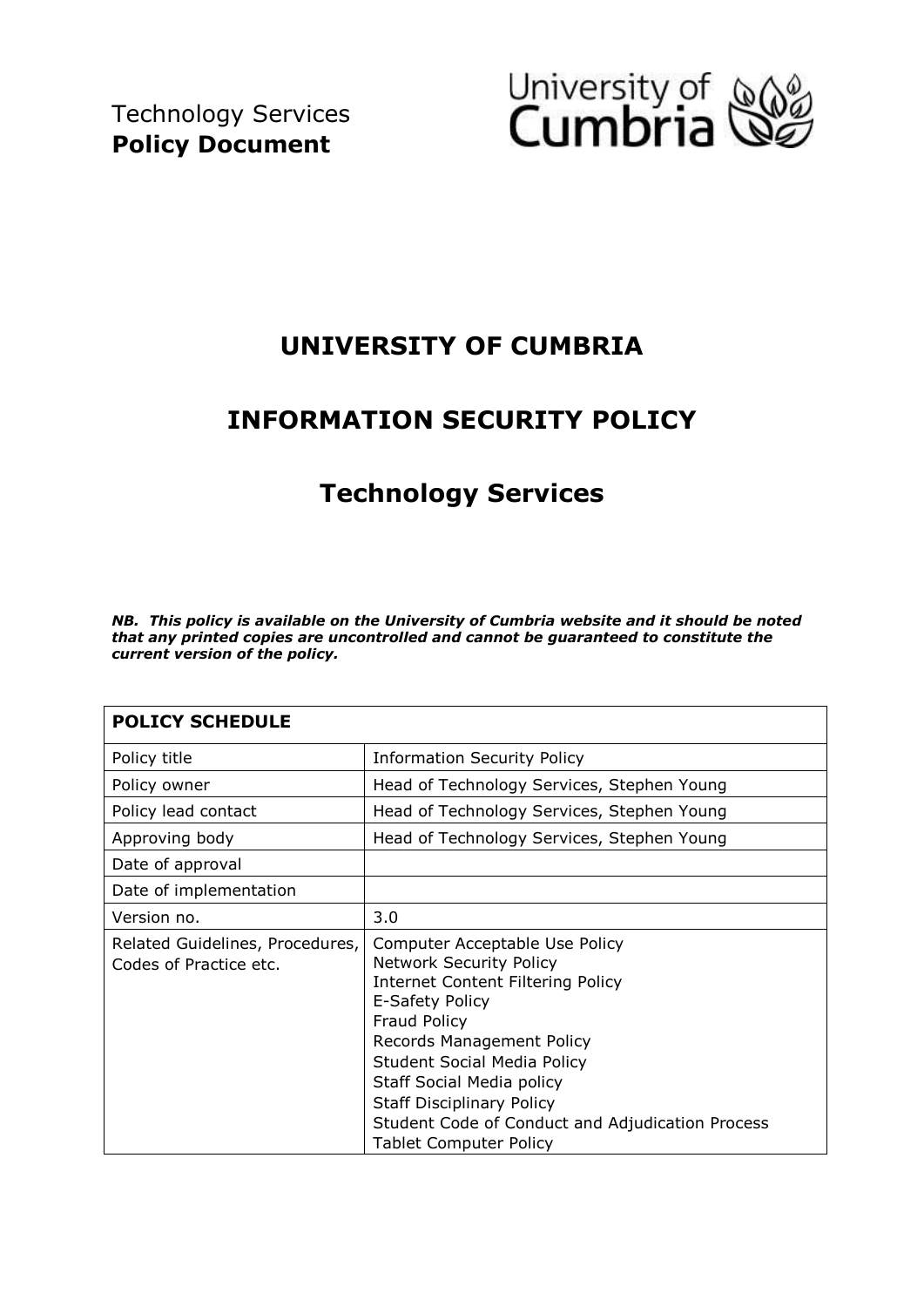|                 | University guidance on the implications of data<br>protection for staff<br>HM Government Prevent Duty Guidance 2015 |
|-----------------|---------------------------------------------------------------------------------------------------------------------|
| Review interval | Annual                                                                                                              |

# **Document Information**

## **Policy Statement**

The University of Cumbria actively encourages using Information Technology to promote learning, teaching and research throughout the university.

The university respects the tradition of academic freedom. However, the use of IT requires that the university put in place an Information Security Policy that makes clear to every user the policies regarding acceptable and responsible use of the university's IT systems.

By adhering to the Information Security Policy, the university can ensure that no user engages in any conduct that may either disrupt the activities of the university, or any connected network, or otherwise damage the reputation of the university in any way.

#### **Scope**

The Policy describes the University of Cumbria's Infrastructure and Security Processes

| <b>Version</b> | <b>Date</b> | <b>Author</b> | <b>Comments</b>                                                              |
|----------------|-------------|---------------|------------------------------------------------------------------------------|
| 1.0            | 15/01/2008  | Phil Molyneux | Submitted to UMT in Feb 2008 for<br>endorsement                              |
| 1.1            | 31/03/2008  | Phil Molyneux | Included UMT requested changes                                               |
| 1.2            | 17/10/2008  | Phil Molyneux | Included changes proposed following Union<br>consultation (UCU)              |
| 2.0            | 21/08/2012  | Peter Hurst   | Updated and rebranded                                                        |
| 2.1            | 04/12/2013  | Peter Hurst   | Updated as agreed by ITSG 03/12/2013                                         |
| 2.2            | 01/04/2015  | Peter Hurst   | Review and updated for ITDR process                                          |
| 2.3            | 20/5/15     | Peter Hurst   | Additions for Prevent Duty 2015                                              |
| 2.4            | 24/08/16    | Carne Burke   | Annual review and minor updates including<br>new Head of Technology Services |

#### **Document history**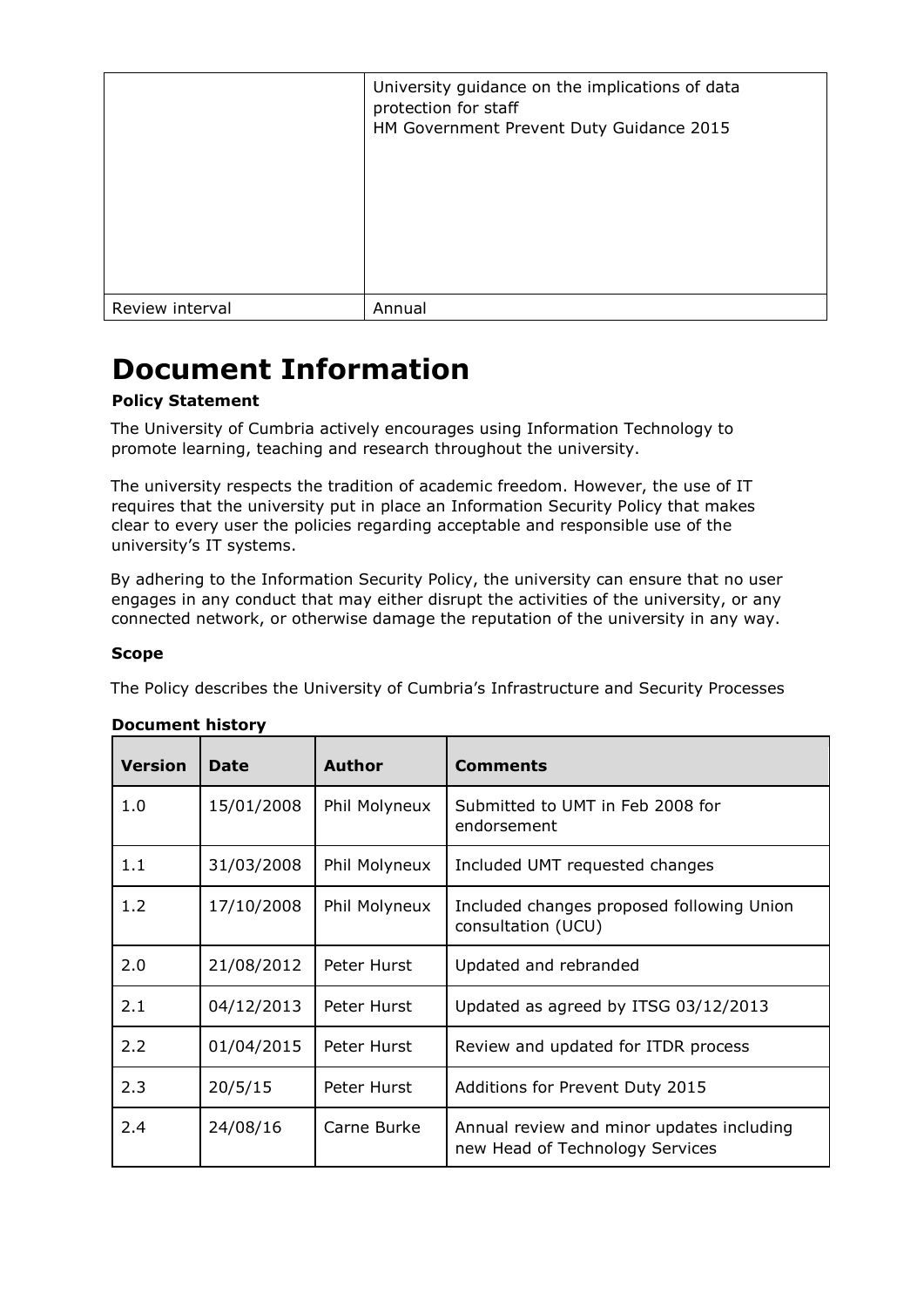| 2.5 | 27/02/17   | Carne Burke      | Removal of ITSG references and clarification of<br>password requirements                        |
|-----|------------|------------------|-------------------------------------------------------------------------------------------------|
| 2.6 | 24/04/17   | Carne Burke      | Replacement of IT Services to Technology<br>Services and removal of Stephen Murray              |
| 2.7 | 18/05/18   | Stephen Young    | Updated Password Requirements (11.3 & 11.6)<br>inc mobile device PIN length                     |
| 2.8 | 26/09/2018 | Stephen Young    | Update password character use and<br>restrictions                                               |
| 2.9 | 23/12/2019 | Stephen Young    | Policy Owner update and introduction of MFA                                                     |
| 3.0 | 11/09/2020 | Stephen<br>Young | Title Updates and Updates to MFA and<br>Passwords (Test Accounts)                               |
| 3.1 | 23/10/2020 | Stephen<br>Young | Removed Technical Information into<br>restricted Network Security policy and<br>content updated |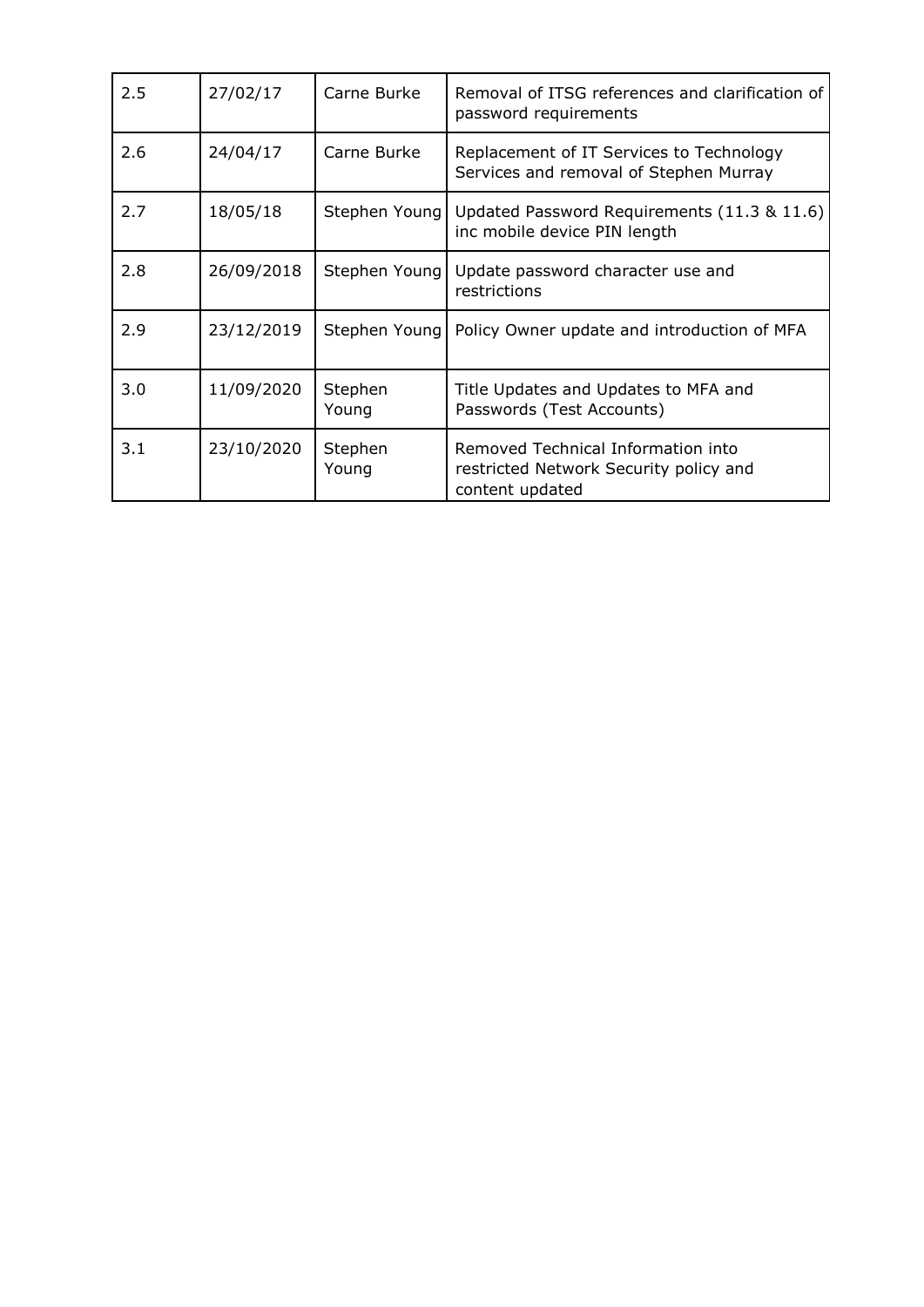# **Contents**

| 1.   |  |
|------|--|
| 1.1  |  |
| 1.2  |  |
| 1.3  |  |
| 1.4  |  |
| 2.   |  |
| 2.1  |  |
| 2.2  |  |
| 2.3  |  |
| 3.   |  |
| 3.1  |  |
| 4.   |  |
| 4.1  |  |
| 4.2  |  |
| 5.   |  |
| 5.1  |  |
| 5.2  |  |
| 5.3  |  |
| 5.4  |  |
| 5.5  |  |
|      |  |
| 6.1  |  |
| 6.2  |  |
| 6.3  |  |
| 6.4  |  |
| 6.5  |  |
|      |  |
| 7.1  |  |
| 7.2  |  |
| 8.   |  |
| 8.1  |  |
| 8.2  |  |
| 8.3  |  |
|      |  |
|      |  |
|      |  |
|      |  |
| 10.1 |  |
|      |  |
| 11.1 |  |
|      |  |
|      |  |
|      |  |
|      |  |
|      |  |
|      |  |
|      |  |
|      |  |
| 1    |  |
| 2    |  |
| 3    |  |
|      |  |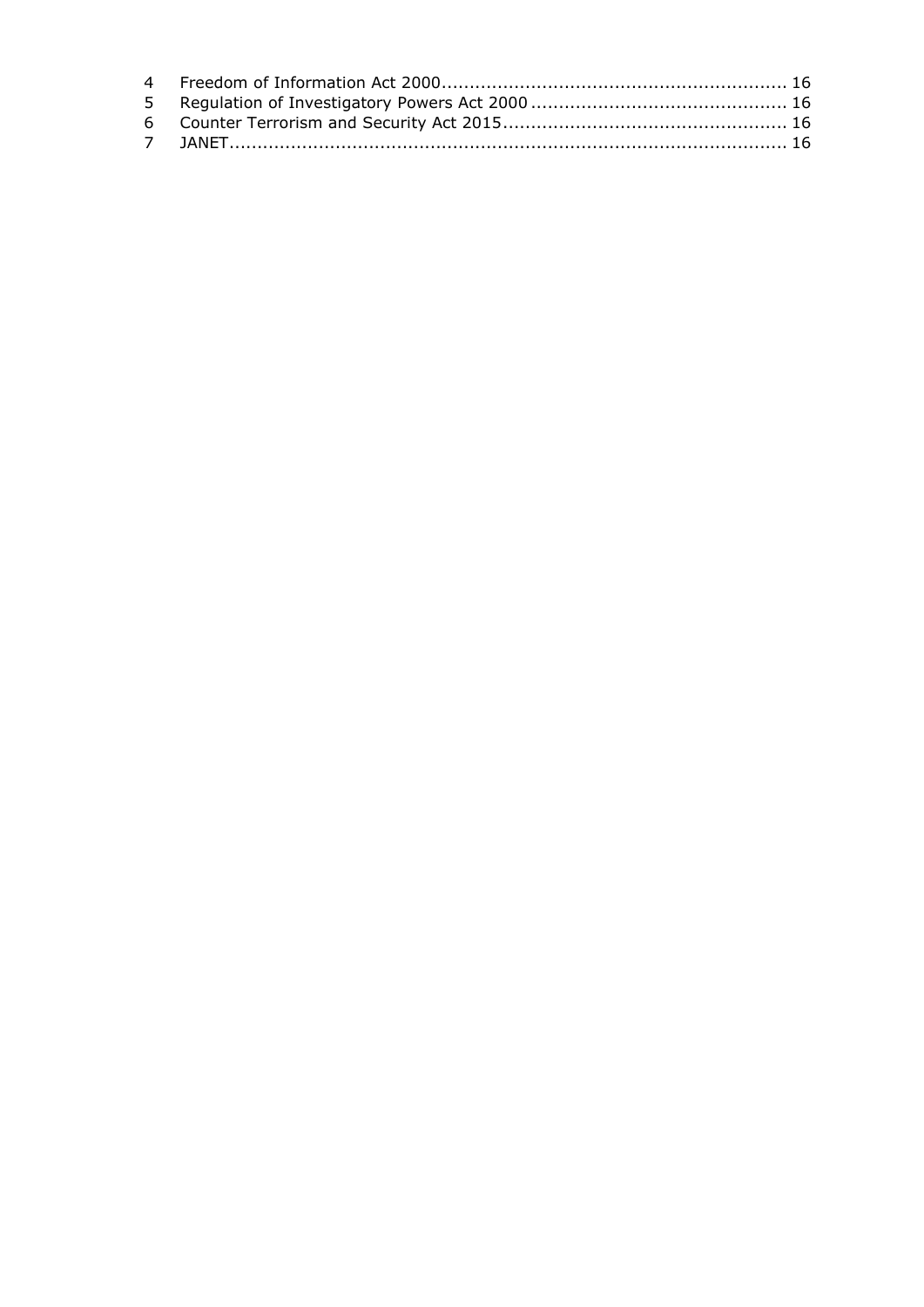# <span id="page-5-0"></span>**1. Responsibilities**

# <span id="page-5-1"></span>**1.1 Information Security Policy Owner**

The policy owner will act as a sponsor for all electronic Information Security issues in the university.

The Head of Technology Services and the Technology Services department will assist the policy owner.

The policy owner's specific duties will include:

- Ensure that all the objectives of the Information Security Policy are achieved.
- Ensure that the Information Security Policy is reviewed annually and updated if required.
- Ensure that Technology Services has the financial and staff resources required to implement the Information Security Policy.
- Report to the Head of Technology Services on all issues related to the Information Security Policy and information security implementation in the university.

# <span id="page-5-2"></span>**1.2 Head of Technology Services**

The Head of Technology Services has the following responsibilities:

- Ensure the Information Security Policy is being complied with.
- Ensure there is an annual review of the Information Security Policy.
- Ensure that all procedures and standards are being documented.
- Provide any support that the policy owner might require to achieve the objectives of the Information Security Policy.

# <span id="page-5-3"></span>**1.3 User of university information**

All the above persons will ensure that they:

- Familiarise themselves with the contents of the Information Security Policy and their responsibilities in terms thereof, and
- Abide by the provisions of the Information Security Policy.
- Report any breaches or potential risks to the policy to the IT Service desk
- Report the loss or theft of any IT device to the IT Service Desk in addition to their line manager.

# <span id="page-5-4"></span>**1.4 Technology Services**

Technology Services will create a Computer Emergency Response Team (CERT) that will assume responsibility for responding to all cyber information security issues, as described in [Chapter 10.](#page-12-0)

In addition, Technology Services will accept responsibility for implementing and administrating all security related tasks, as mandated by the Information Security Policy.

Technology Services will also report to the policy owner and the Head of Technology Services on all Information Security Policy issues.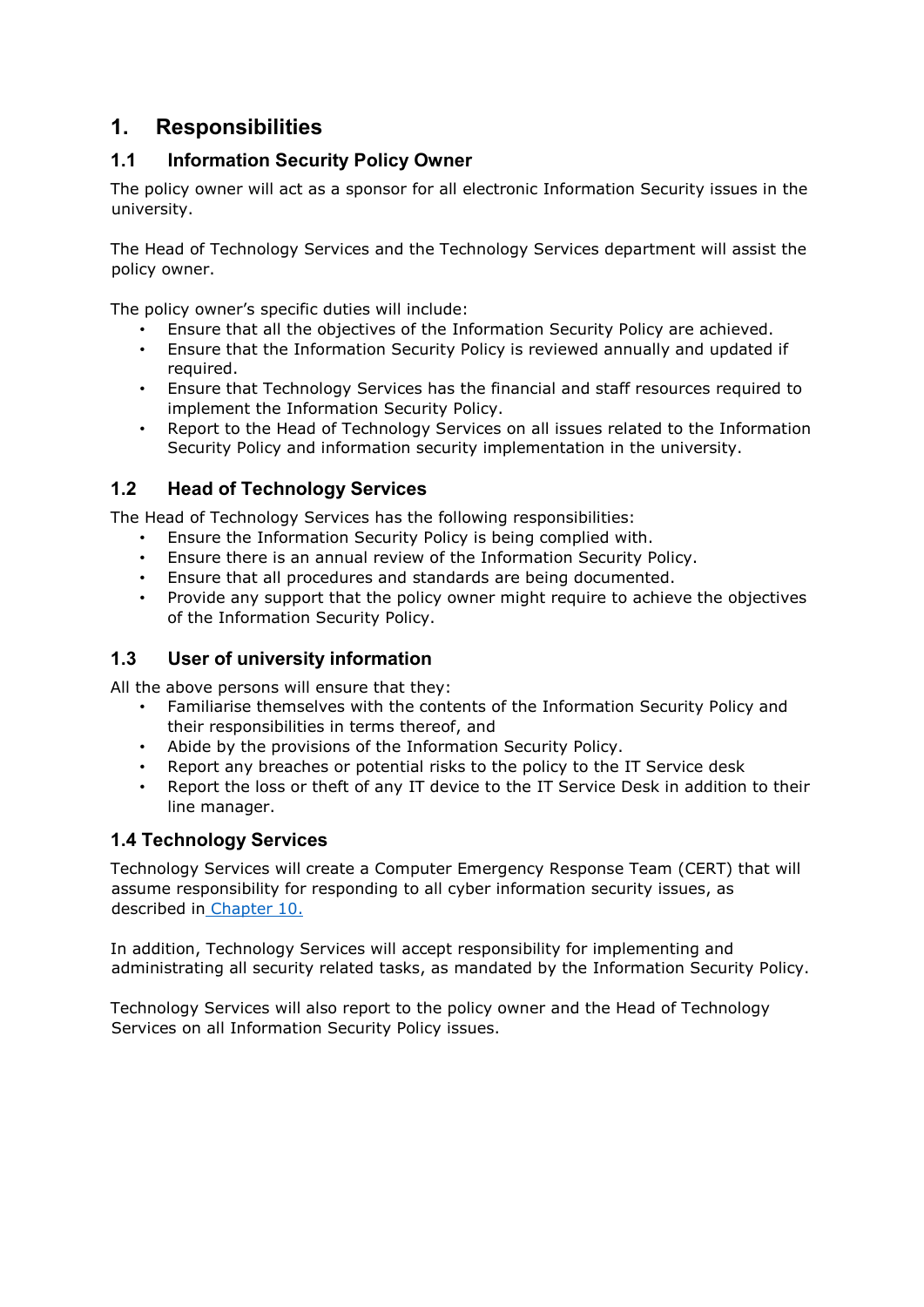# <span id="page-6-0"></span>**2. Acceptable Use Policies**

# <span id="page-6-1"></span>**2.1 General Acceptable Use Policy**

Users must not use the IT systems to deliberately do anything that will disrupt any of the activities of the university or otherwise damage its reputation in any way. Staff must ensure all mandatory GDPR and Information Security training has been completed before continued use and access of University services and systems. Please see violation of policy within [Chapter 13.](#page-13-2)

The university has a Computer Acceptable Use Policy for all users.

# <span id="page-6-2"></span>**2.2 Social Media**

The university has social media policies for staff and student[s.](http://www.cumbria.ac.uk/Public/LISS/Documents/Policies/StudentSocialMediaPolicy.doc)

# <span id="page-6-3"></span>**2.3 Online conferencing/collaboration**

Participation in online conferences and collaboration sessions which may allow sharing of data or screen content directly from a user's device is permitted. The user is reminded of their responsibility to respect data confidentiality and data protection remains the same as with any other system.

# <span id="page-6-4"></span>**3. Accessing and Sharing Information**

# <span id="page-6-5"></span>**3.1 Sharing data with external organisations and agencies**

The university accepts that it will be necessary to share data with external organisations and agencies.

Follow these guidelines in all cases where a request is made for the provision of access to any data we hold:

- 1 Any request must be formally made. The request will be granted when the Head of Technology Services or delegate and where appropriate the university secretary or Records Management Officer have approved it.
- 2 When access has been approved, the external agency must sign an appropriate confidentiality agreement.
- 3 The university will control all the access provided and that access will be provided in a secure manner.
- 4 The university will request written confirmation that the external agency also provides and maintains acceptable security for the data that we provide to them.
- 5 Distributing information related to the Freedom of Information Act must be processed in accordance with the university published procedures for handling Freedom of Information requests.
- 6 All confidential or sensitive data must be distributed securely (encrypted) to an appropriate level. Email is not considered a secure communication means.

Further guidance on data sharing is available from the Records management Officer [o](http://staff.cumbria.ac.uk/Services/VCO/GovernanceCompliance/DataProtection/Home.aspx)r Technology Services.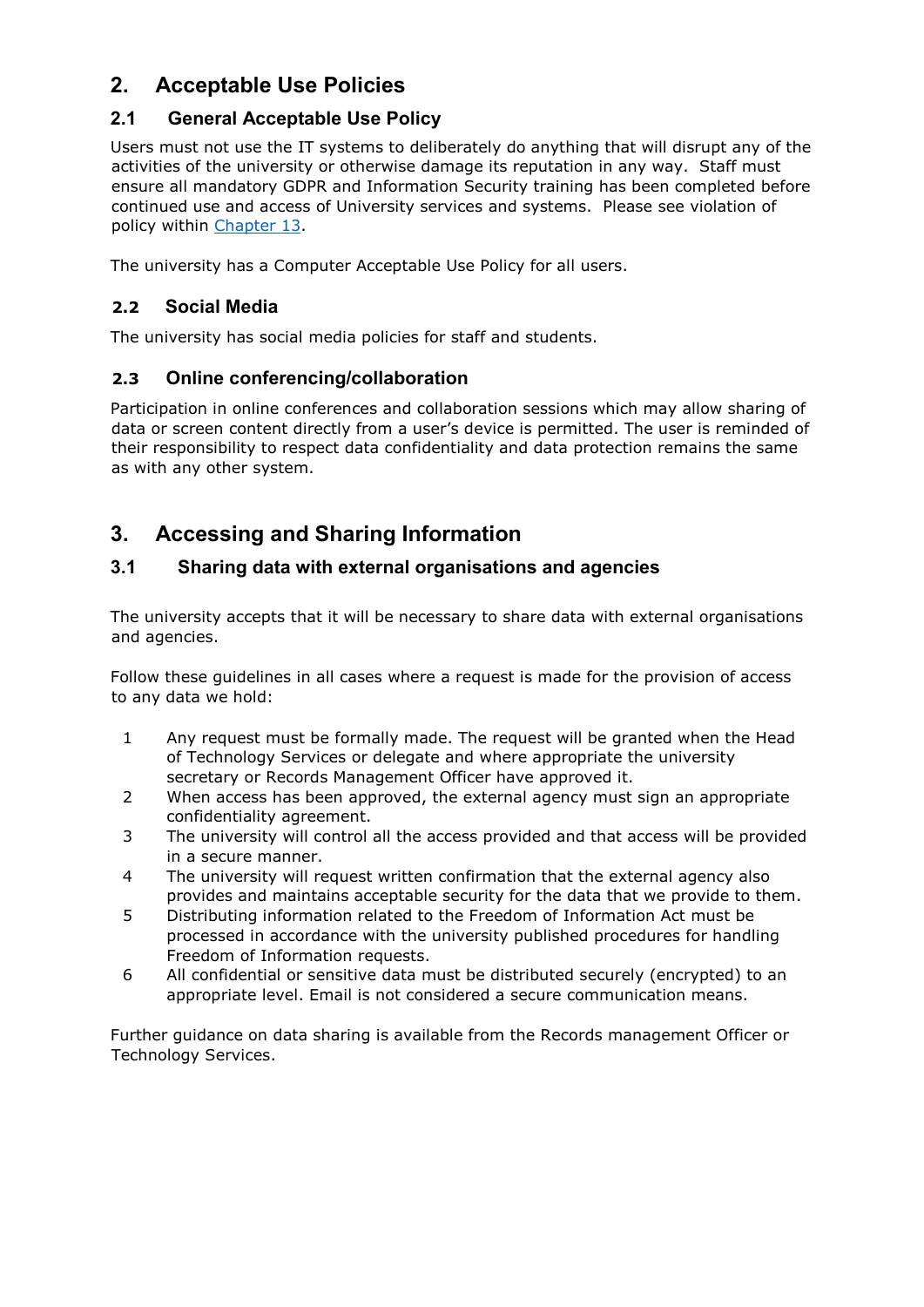# <span id="page-7-0"></span>**4. Risk Awareness**

# <span id="page-7-1"></span>**4.1 Responsibilities**

All staff and students and visitors are responsible for adherence to this Information Security Policy.

Departmental managers are responsible for ensuring their staff members attend internal training and awareness sessions.

# <span id="page-7-2"></span>**4.2 Availability of material**

Awareness material about Information Security will be made available on the university's intranet and is accessible from th[e](http://staff.cumbria.ac.uk/Services/VCO/GovernanceCompliance/DataProtection/Home.aspx) University of Cumbria's website.

To maintain the university's information security and integrity, staff must view information security training with the same importance as other mandatory training, such as health and safety training.

# <span id="page-7-3"></span>**5. Mitigating Risk**

# <span id="page-7-4"></span>**5.1 Reducing Risk**

There are a number of ways that we can reduce cyber risk to the university. Used in combination with a formal security policy which makes the responsibilities of each user clear, the measures described below will also help reduce risk.

Risk will never be completely mitigated but by implementing common sense procedures and policies it can certainly be maintained at a reasonable and acceptable level.

## <span id="page-7-5"></span>**5.2 External Risk Assessment**

The university performs regular vulnerability testing (monthly as a minimum) on our external systems.

Each externally facing device connected is subject to a threat audit during commissioning to identify risks.

The university has an agreed vulnerability process to assess and respond to detected or reported issues.

## <span id="page-7-6"></span>**5.3 Business Continuity Planning (BCP)**

Business continuity planning can reduce the impact and duration an event has on our ability to continue with day-to-day and long term operations and planning.

Business continuity planning for IT is informed by a formal business impact analysis of IT systems to determine recovery priorities. This process is owned by Technology Services to inform ITDR (IT Disaster Recovery) but made available for Business Continuity planning.

The ITDR Policy is owned by Technology Services and sets out the approach to IT Disaster.

Both IT Business Continuity and ITDR policies are formally approved *via* the Head of Technology Services.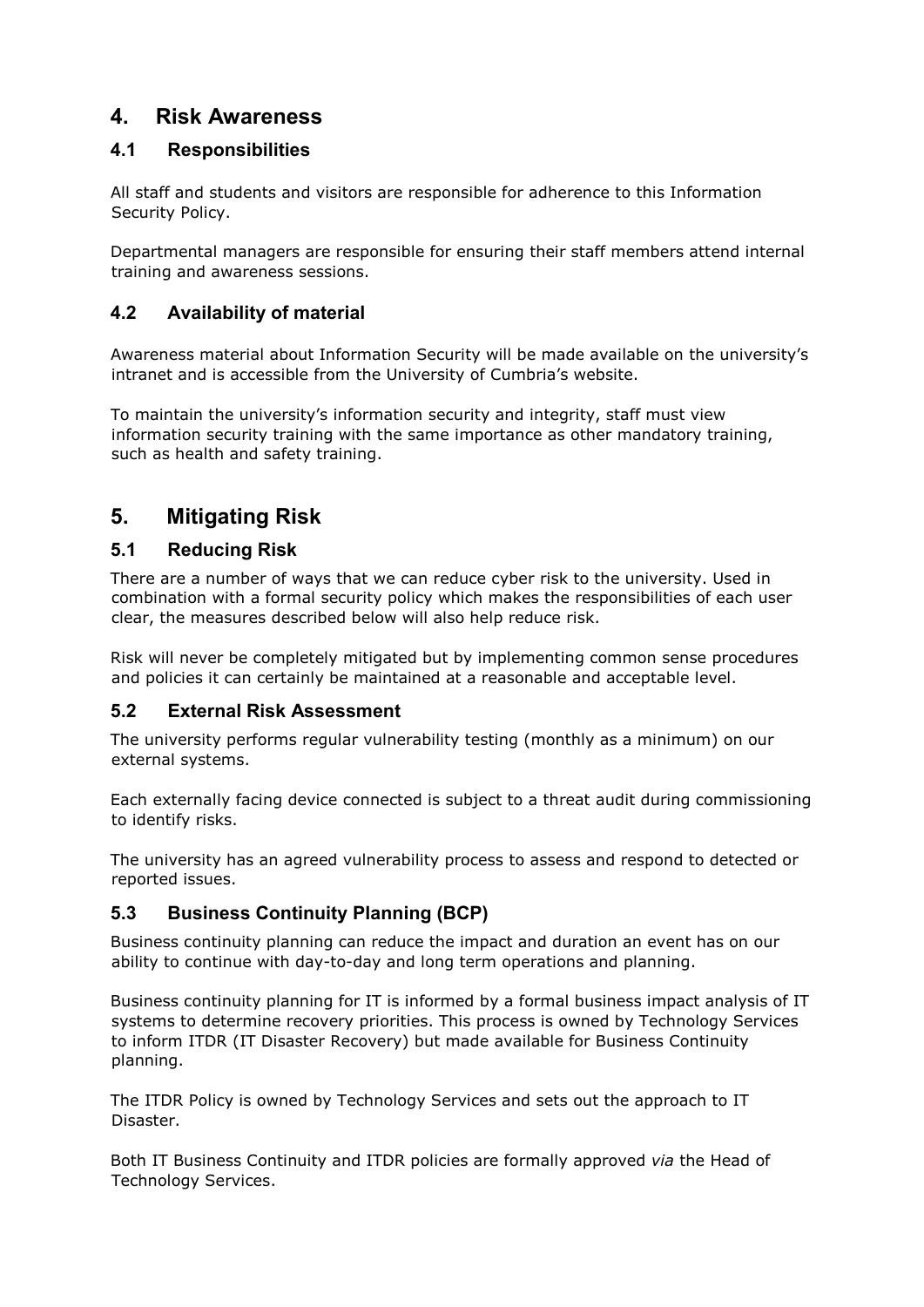# <span id="page-8-0"></span>**5.4 Viruses and Other Malware**

#### Risk

**Definition**: The term **malware** is used to describe any software that has been developed with the purpose of infiltrating, compromising or damaging a computer system. Viruses, worms, ransomware and trojans are all forms of malware. Malware can enter a network in various ways, through the internet, email or data brought into the network on various media.

Viruses and their potential impact are well known to most of us. It is worth noting that viruses are a significant threat the information systems of any organisation will face. It is appropriate that adequate resources are made available to counter this threat on multiple levels. Notably, the university's main source of protection from a successful attack is through your actions

Phishing: when attackers attempt to trick users into doing 'the wrong thing', such as clicking a bad link that will download malware, or direct them to a dodgy website. Individuals can also be specifically targeted in a method known as Spear Phishing.

#### **Mitigation**

Besides filters for email (including attachments) and web content, there are systems in place to protect against viruses and malware from other sources, such as the large mobile student population, visiting contractors, and staff members bringing devices in from home and other sites.

**Training:** The easiest way to disrupt university systems or obtain sensitive data continues to be through an organisations users. By updating or refreshing your knowledge on basic cyber security good practice will not only reduce the risk of the university being substantially compromised but also reduce the risk of data held in your personal email, third-party services or social media being stolen and lost.

All staff users must attend mandatory online and face-to-face cyber security training at least once every two years. Failure to do so is a violation of the Information Security Policy - [see Chapter 13.](#page-13-2)

## <span id="page-8-1"></span>**5.5 Users and Policies**

The security policy will ensure better protection of confidential information from unauthorised staff, students or thieves. Well protected records are less likely to fall into the wrong hands or be misused.

Standardised procedures also protect employees because they know what is expected of them, therefore protecting their integrity if a serious incident occurs.

All individuals using university IT facilities will have a primary username and password for use in their day to day duties. Trusted client devices will have limited rights to prevent the unintended installation of software, viruses or other variants of malware.

# <span id="page-8-2"></span>**6. Physical Equipment and Access Control**

## <span id="page-8-3"></span>**6.1 Securing Physical Systems**

The university houses servers, storage, backup systems and key network and security equipment in a secure environment. There are adequate environmental control systems to ensure that the temperature remains constant and within acceptable limits.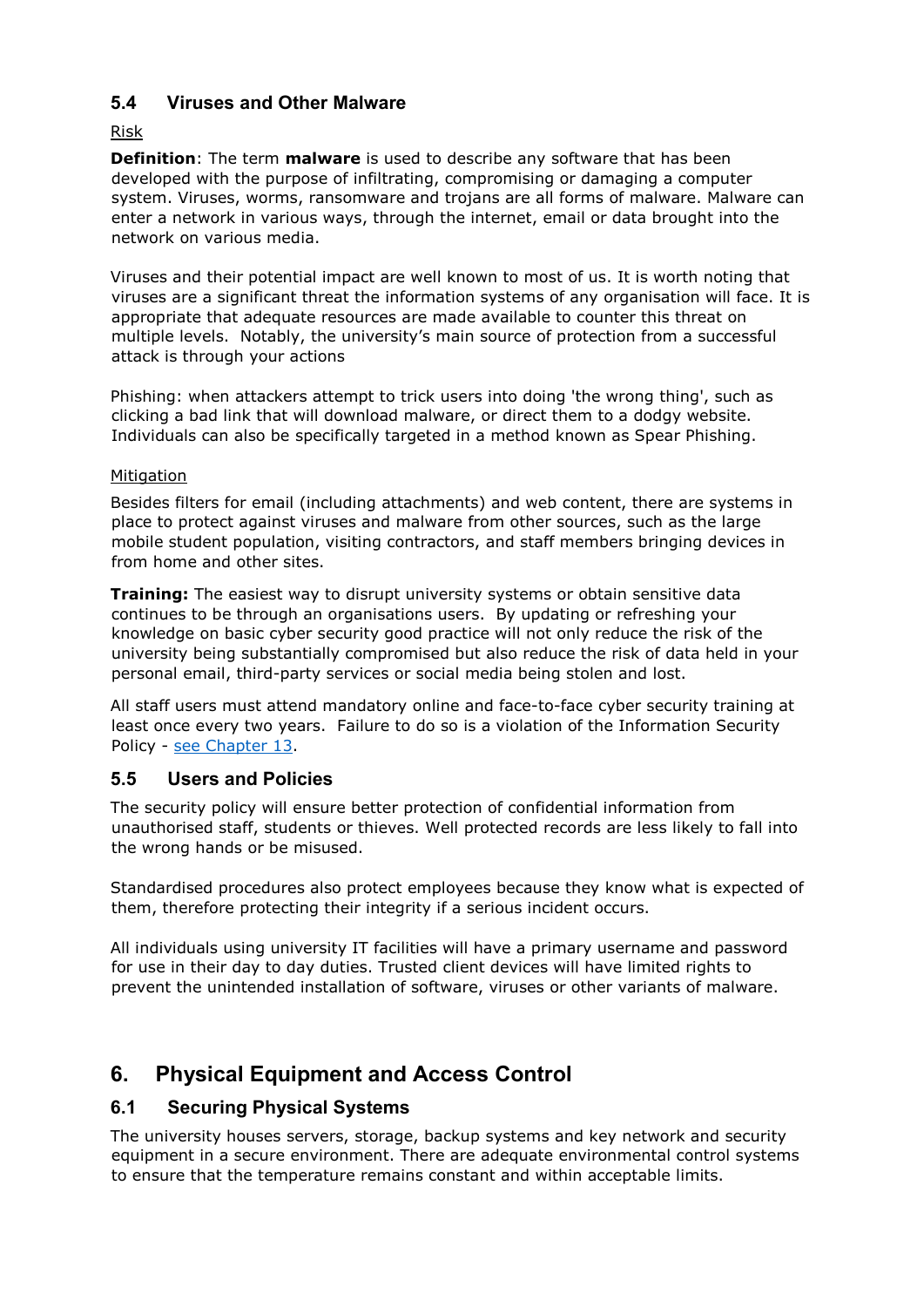In this environment, there are effective fire suppressant systems that will not damage the equipment if activated. The environment has access control systems to prevent unauthorised entry and intrusion detection systems.

No smoking, eating or drinking is allowed in this area.

All network and other infrastructure equipment, housed outside the main environment, are also housed in secure and lockable cabinets or rooms. This is applies to all cabling patch panels.

#### <span id="page-9-0"></span>**6.2 Restricting Physical Access**

Access to the communication rooms is restricted to authorised staff members or authorised contractors.

Access will only be granted to those who actually require it to perform a specific duty, or duties.

The need for individual access will periodically be reviewed to establish whether that access is still required.

It is desirable to use an access control system to provide access to devices, such as electronic keys, fobs or cards that are allocated to staff and contractors. Access levels and duration of access can be assigned to cards and removed as and when required.

Access should be removed for contractors and staff as soon as it is no longer required. When staff leave the university permanently, they must return their access devices and this should be recorded. Contractors must return their access cards every day, as they leave the university.

#### <span id="page-9-1"></span>**6.3 Power**

All key systems are connected to UPS or other backup power, such as backup generators. In the event of a power failure, there should be enough time to:

- perform a controlled shutdown of network and server equipment, and
- if possible, keep key equipment powered on for an extended period of time.

## <span id="page-9-2"></span>**6.4 Alerting**

Where feasible, we use networked environmental monitors that alert network and system administrators any environmental alerts.

#### <span id="page-9-3"></span>**6.5 Connecting other equipment**

Equipment must not be connected to any system that provides direct or external remote access to university IT resources except where specifically authorised. For example, equipment such as terminal servers, modems and wireless access points.

Any equipment that needs to be connected for remote support or management purposes must be authorised using the Technology Services' change control proces[s.](http://staff.cumbria.ac.uk/Services/IT/ServiceCatalogue/BusinessProcesses/ITChangeManagement.aspx)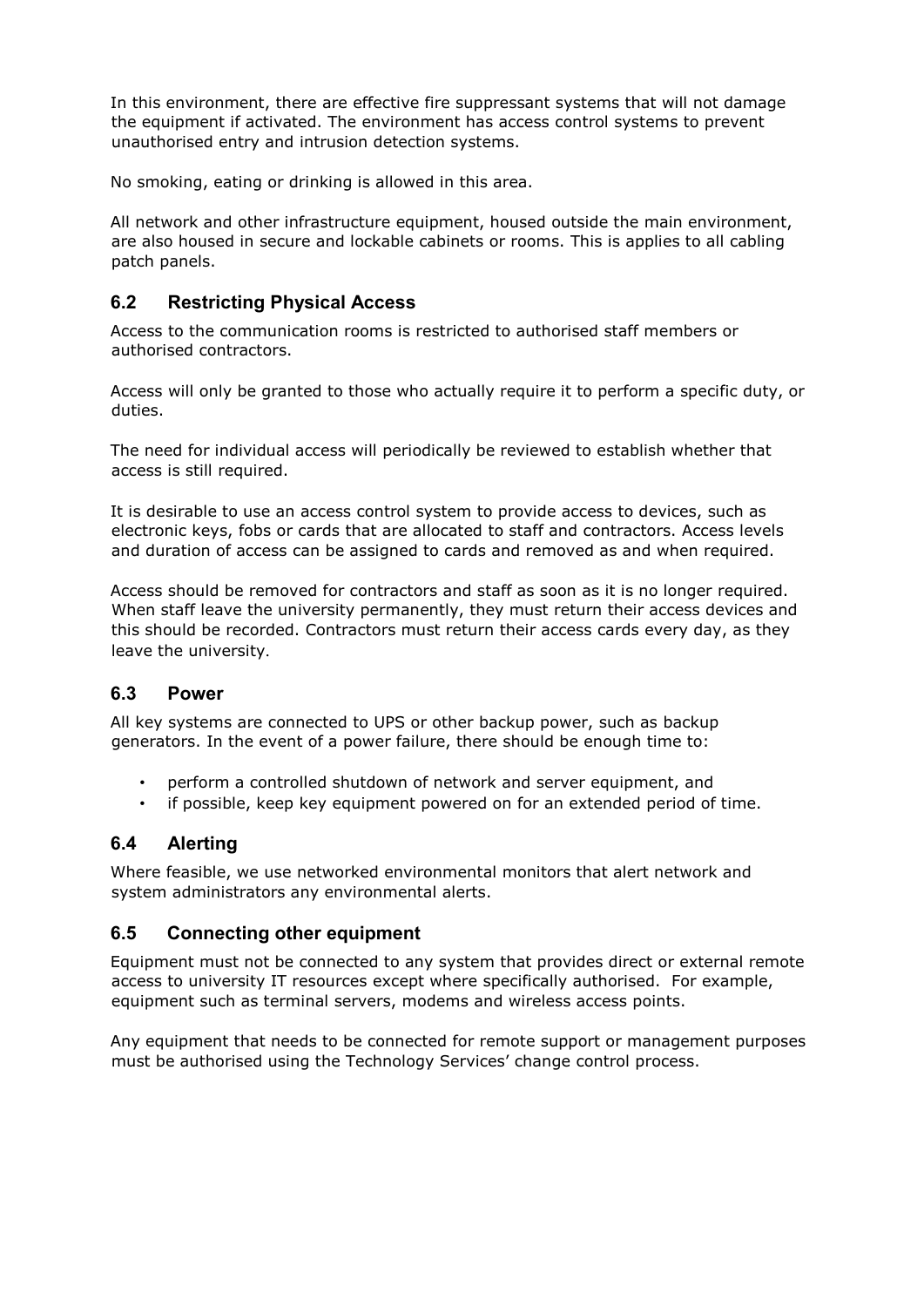# <span id="page-10-0"></span>**7. Portable Equipment**

# <span id="page-10-1"></span>**7.1 Laptop Computers and other Portable Equipment**

**Essential reading:** This section is very important. All users of portable computer equipment take responsibility for the security of hardware and data.

Users must take care with laptops and other portable equipment when they remove them from the university premises.

Never leave this equipment unattended in vehicles, or any other place.

If a laptop or any other portable computer device goes missing, immediately inform police if you believe it has been stolen, and inform the IT Service Desk. They will revoke any access to the university network for that device or user.

All university laptops joined to the trusted network (Active Directory Domain) must have hard disk encryption.

The university recognises and supports university owned mobile devices as a secure, integrated method of access to email and calendar services. Other University owned mobile devices should follow the Tablet Computer Polic[y.](http://docs.cumbria.ac.uk/Public/ICTS/Documents/Policies/TabletComputerPolicy.pdf)

Other devices are not supported by Technology Services except where a specific exception has been agreed.

All corporate and personal mobile devices that are used to access corporate data are protected through a 6-digit PIN as a minimum security. Where technology exists, biometrics can be used as a replacement to PIN.

## <span id="page-10-2"></span>**7.2 Mobile Devices**

Including Bring Your Own Device (BYOD)

**Definition**: The acronym **BYOD** is a phrase that has become widely adopted to refer to employees, students and visitors who bring their own computing devices – such as smartphones, laptops and tablets – to the workplace for use and connectivity on the secure corporate network.

Personal devices for both staff and students are supported by the university guest and Eduroam wifi access. These are open wifi access solutions authenticated with the user's normal account and limited to web access only (http/https) and has access to university web resources. The university attempts to make these systems as open as possible; assistance will be provided to attempt access but devices are not specifically supported.

# <span id="page-10-3"></span>**8. Using Software**

## <span id="page-10-4"></span>**8.1 Software Licensing**

The university will not use or permit the use of any unlicensed commercial software by any of its users.

We complete software audits to ensure that the university holds valid licences for all commercial software currently in use.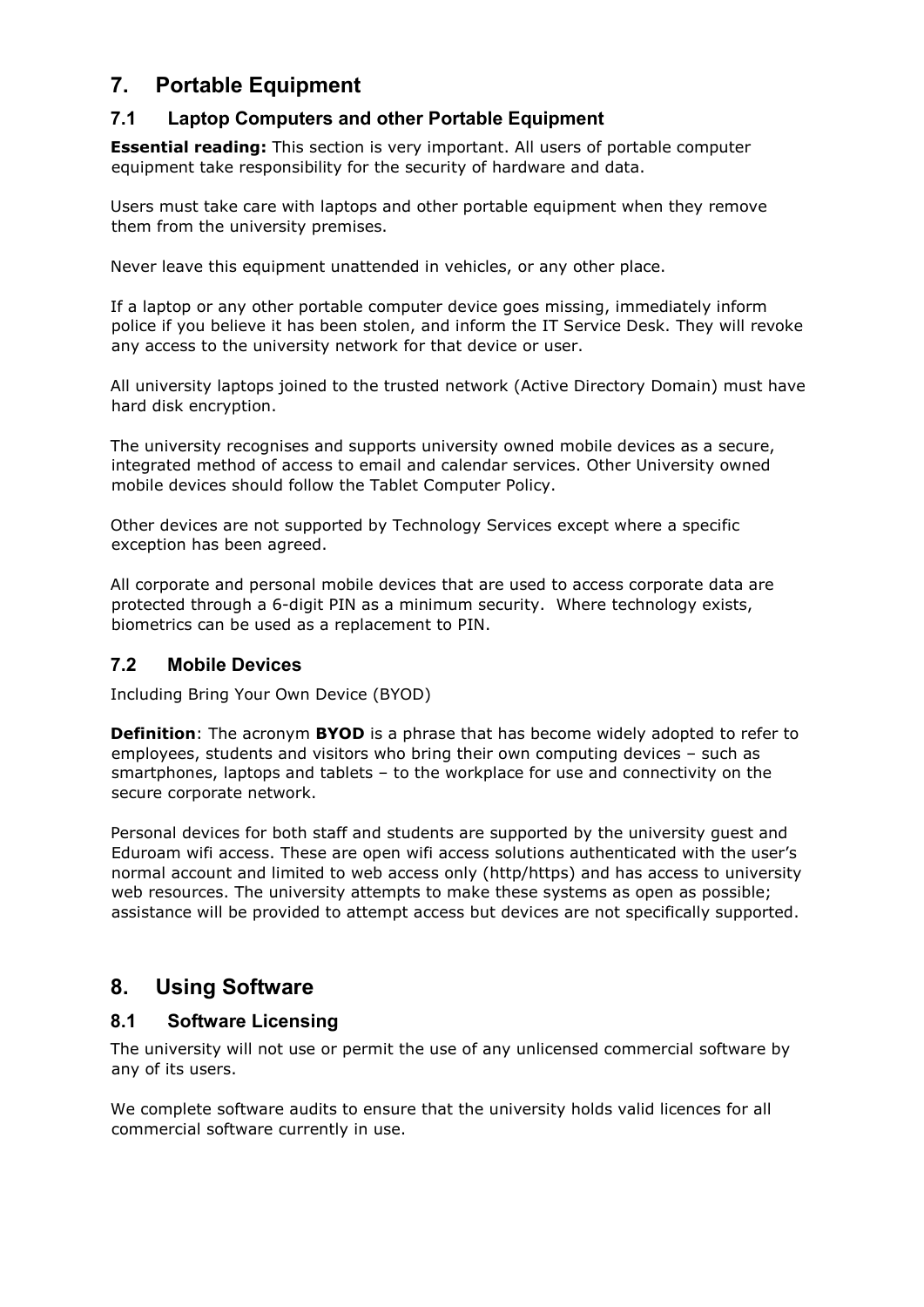Before installing any software on a university computer, the user must ensure that the university holds a valid licence for every copy of commercial software installed.

It is a criminal offence to make or use unauthorised copies of commercial software. Users can be liable for disciplinary actions, as well as criminal prosecution under the Copyright, Designs and Patents Act (1988). This Act states that it is illegal to copy and use software without the copyright owner's consent or the appropriate licence to prove the software was legally acquired.

# <span id="page-11-0"></span>**8.2 Installing Unauthorised Software**

The university have a number of standard application packages for general use as well as software for databases and other specialist applications.

A user must not install any software unless Technology Services has approved it.

No software will be installed if there is a possibility that it might in some way compromise the security of the university systems. No entertainment, gaming, peer-topeer, file-sharing or hosting software and content will be installed on any university system unless the Director of Technology Services has approved it.

If there is a requirement for new software, it can only be installed after Technology Services approves it. We recommend that users consult Technology Services before they buy or procure new software. Technology Services can advise on any potential issues or considerations relating to the software.

## <span id="page-11-1"></span>**8.3 Software Development**

Any software development projects must ensure they comply with the information security policy.

Software involving the storage of data which may potentially fall under data protection guidelines must have a privacy impact assessment performed.

# <span id="page-11-2"></span>**9. Change Control and Documentation**

## <span id="page-11-3"></span>**9.1 Change Control**

There is a [c](http://staff.cumbria.ac.uk/Services/IT/ServiceCatalogue/BusinessProcesses/ITChangeManagement.aspx)hange control process [c](http://staff.cumbria.ac.uk/Services/IT/ServiceCatalogue/BusinessProcesses/ITChangeManagement.aspx)overing all system and policy changes.

If any changes are required to the university's security systems to permit or deny specific access, the change must go through a formal Change Control Procedure.

## <span id="page-11-4"></span>**9.2 Systems Documentation**

Documentation is held covering the build, topology, access and administration of all systems. This documentation is intended to be used when key staff are not available, during disaster recovery and as part of system maintenance procedures.

Documentation must be kept current and be updated as soon as any system change has been made (via the change control process).

Live detailed configuration data of network and server systems will be held on relevant monitoring systems. These systems will have suitable access or back up in disaster recovery scenarios.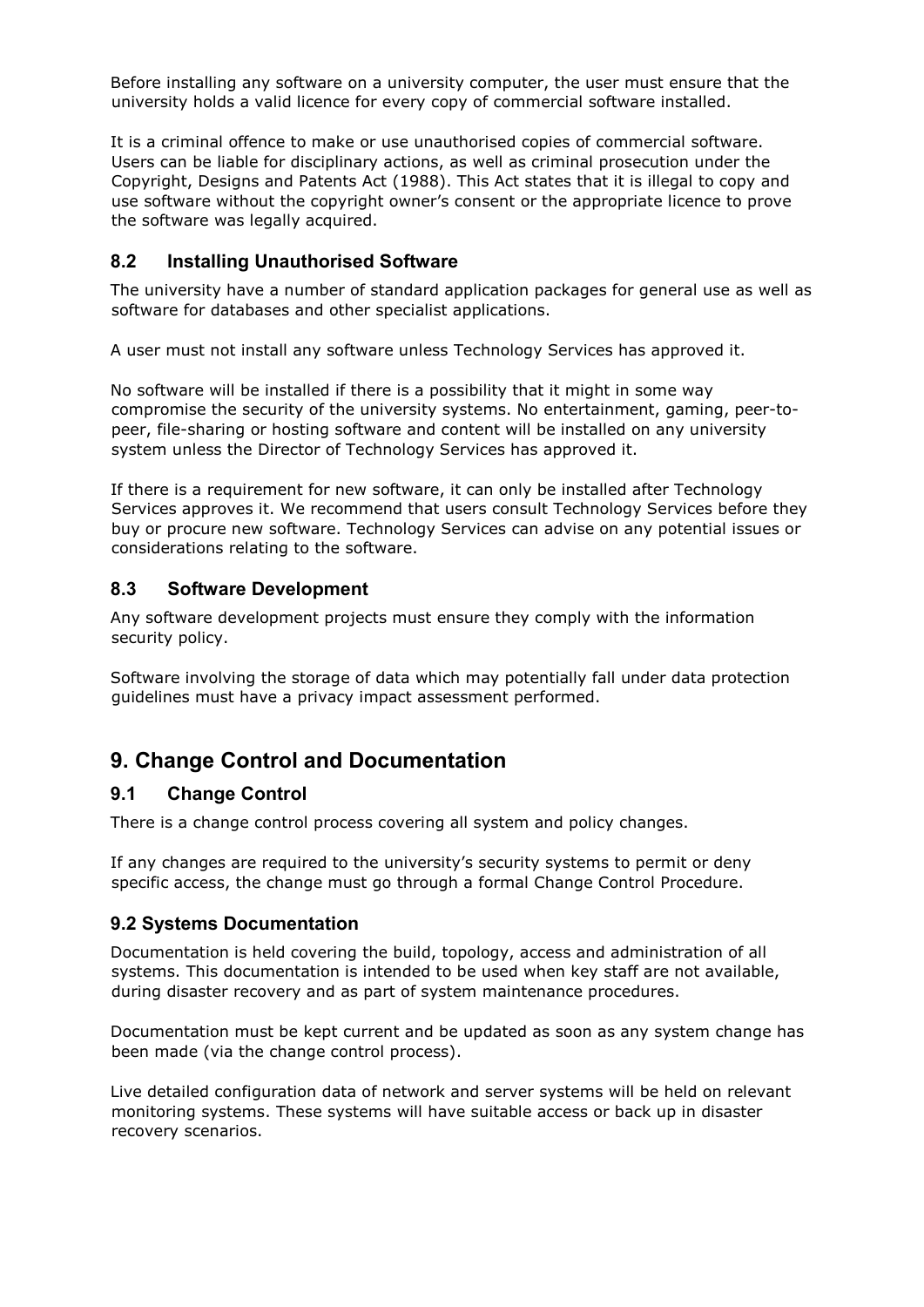There is an administrative process in place to manage original documents and their various revisions.

# <span id="page-12-0"></span>**10. Incident Management**

# <span id="page-12-1"></span>**10.1 Computer Emergency Response Team (CERT)**

The university's CERT handles all computer related issues – it is a virtual team and operates when needed. CERT is responsible for incident management, resolution and prevention. In addition, the university's CERT liaises and co-ordinates their activities with other CERT teams where necessary.

The CERT team consists of technical personnel and IT management and responds to escalations via cert@cumbria.ac.uk.

# <span id="page-12-2"></span>**11. Disposal of Equipment**

## <span id="page-12-3"></span>**11.1 Disposal Procedure**

Before disposing of any equipment used for data storage, take care to ensure that hard disks and other data storage media are wiped in such a way that no data can subsequently be recovered, even if specialist data recovery tools were applied. We must wipe disks to US Department of Defence standards before disposal.

Any disposal must be done in compliance with the regulations of the European Waste Electrical and Electronic Equipment (WEEE) Directive and any other relevant legal obligations that may exist.

Options for the disposal of equipment may include using registered waste disposal firms or providing the equipment to charities or schools for use once all data has been removed.

Technology Services should manage all disposals in line with this policy.

# <span id="page-12-4"></span>**12. Student Residences**

Internet connectivity for student residences is outsourced to a third party company that works to the following guidelines.

## <span id="page-12-5"></span>**12.1 Access provided to University Resources**

Access is provided to the following university resources:

- The university email system
- The university Virtual Learning Environment (VLE)
- Remote Desktop access
- Other web based resources as implemented, such as ICON and PebblePad.

## <span id="page-12-6"></span>**12.2 Access provided to External Resources**

Access is provided to the following external resources as standard:

- Web Port 80 and Port 443
- DNS
- ICMP
- SFTP Client
- NTP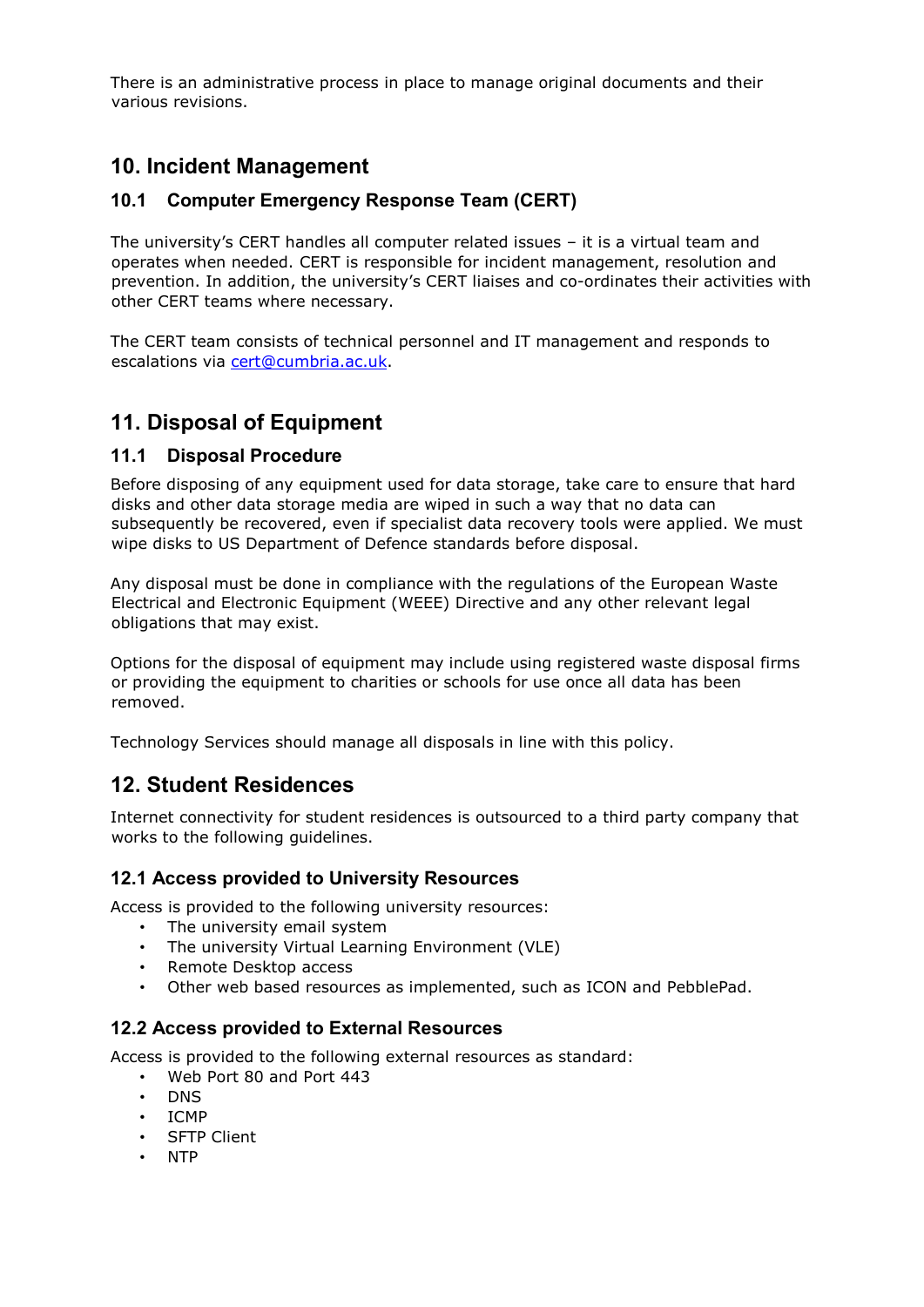Other access may be agreed between Technology Services and the external supplier. The external supplier must submit a written request clearly identifying the intended usage. Any request must be in line with the JANET Acceptable Use Policy and legal requirements. Generally these requests are agreed where there is a significant learning requirement and where the default service ports for the application requested can be utilised.

Peer to peer file sharing is not permitted as it is generally used for illegal purposes or Copyright infringement.

# <span id="page-13-0"></span>**12.3 Service Levels and Availability**

While Technology Services aim to provide the best possible performance and availability for the student residences, there is no guarantee of service levels for this network other than those provided by the supplier.

There is an agreed procedure for dealing with issues between the university and the external supplier. All faults are reported direct to the supplier.

# <span id="page-13-1"></span>**12.4 Acceptable Use of the Student Network**

The acceptable use of the student network is set out in detail in the contract between the student and the external supplier. It must be agreed with the university before use begins.

The requirements any supplier must meet, as a minimum, are as follows.

- Students must be registered with the provider before access is granted.
- Suppliers will be able to identify specific users to the university when they are breaking the Acceptable Use Policy.
- Students are responsible for making sure that their equipment is capable of connecting to the student network, including following the supplier's documentation.
- Suppliers will notify students of the standard services listed above. It is at the supplier's discretion to list other services.
- Suppliers will notify students of the Acceptable Use Policy as part of signup.
- •

# <span id="page-13-2"></span>**13. Sanctions**

## <span id="page-13-3"></span>**13.1 Sanctions for the Violation of this Policy**

Any violation of the Information Security Policy will be subject to the normal university disciplinary processes. This will be either the Staff Disciplinary Policy or the Student Code of Conduct and Adjudication Process, as applicable.

Where such violation may constitute an illegal activity, the appropriate authorities will also be informed.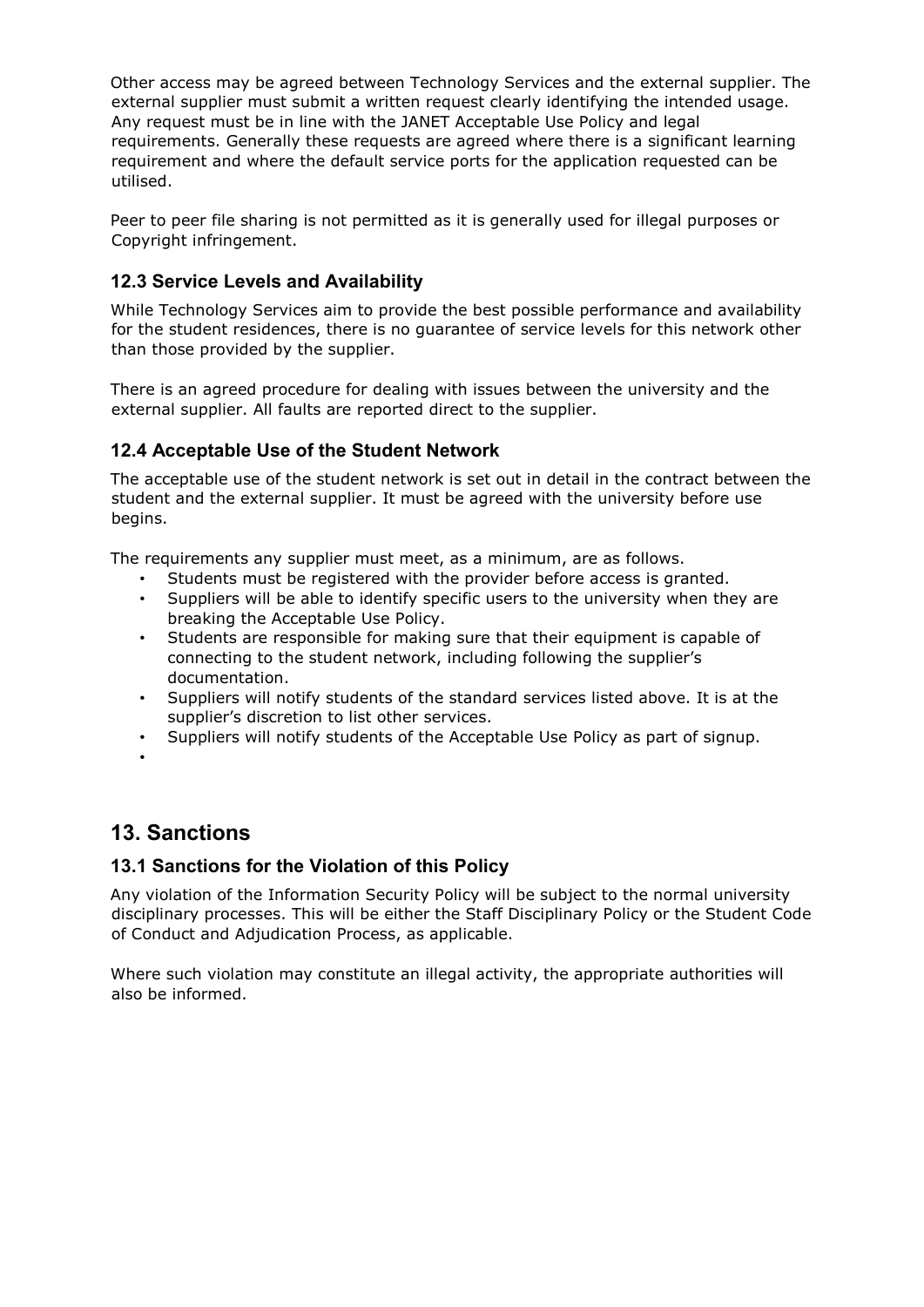# <span id="page-14-0"></span>**Appendix A Legal Requirements**

# <span id="page-14-1"></span>**1 Data Protection Policy**

The University needs to collect, collate and process large amounts of personal data about its students, employees, applicants, alumni, contractors and others in order to carry out its business and organisational functions.

The General Data Protection Regulation (GDPR) came into force in May 2018, which establishes the framework within which EU states collect process personal data. The UK has also implemented the data Protection Act 2018, which establishes how the UK will apply the GDPR.

Personal data is defined as any information relating to an identified or identifiable natural person ('data subject'); an identifiable natural person is one who can be identified, directly or indirectly, in particular by reference to an identifier such as a name, an identification number, location data, an online identifier or to one or more factors specific to the physical, physiological, genetic, mental, economic, cultural or social identity of that natural person.

Further information can be found here:

https://www.cumbria.ac.uk/about/organisation/professional-services/vice-chancellorsoffice/data-protection/

# <span id="page-14-2"></span>**2 Computer Misuse Act 1990**

This Act states that it is a criminal offence to attempt to gain access to computer information for which you have no authorisation.

If it is suspected that any unauthorised access is made to a computer system, then disciplinary action may be taken.

On ending their employment or work for the university, employees and contractors must not disclose information which was confidential.

# <span id="page-14-3"></span>**3 Copyright, Designs and Patents Act 1998**

This Act states that it is illegal to copy and use software without the copyright owner's consent or the appropriate licence to prove the software was legally acquired.

Each manager is responsible for ensuring that all items of software in their department are either purchased through, or sanctioned by, Technology Services.

All software purchased will have an appropriate licence agreement which may or may not be a site-wide licence.

The university, through Technology Services will carry out periodic spot checks to ensure compliance with copyright law.

Any infringement or breach of software copyright may result in personal litigation by the software author or distributor and may be the basis for disciplinary action under the University Disciplinary Policy.